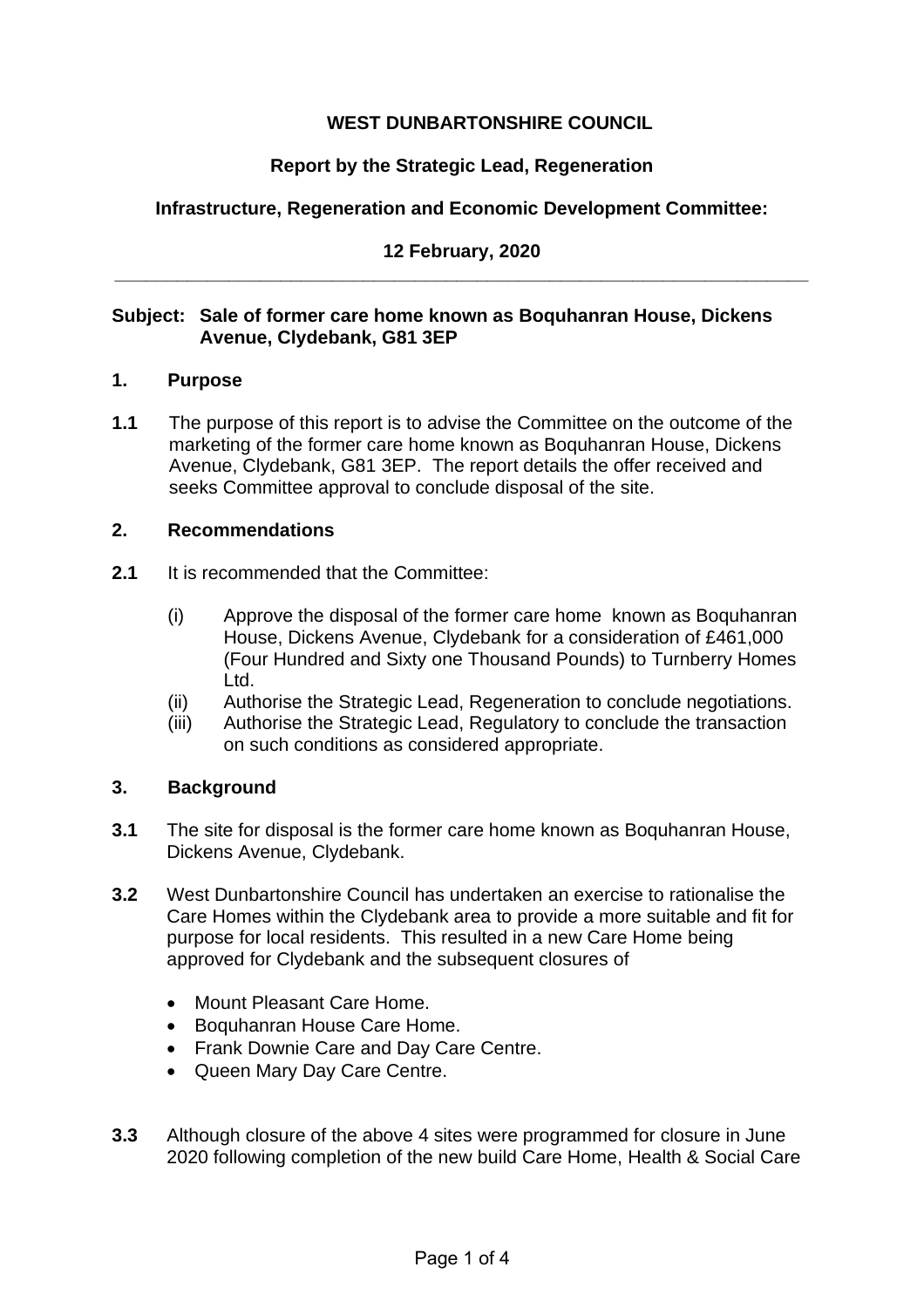Partnership took the decision to bring forward the closure of Boquhanran House due to operational issues. This closure took place in February 2019. .

## **4. Main Issues**

- **4.1** A marketing campaign was commenced May 2019 by our nominated agent and a closing date being set of 3 October 2019..
- **4.2** The site was extensively marketed; sales particulars (Appendix 1) were uploaded onto various property websites, including the Council's own website. Regular e-mailing's were undertaken to our nominated agent's comprehensive list of property agents, developers, housing associations and property companies. A "For Sale" sign was also erected at a prominent location on site.
- **4.3** At the closing date, three offers to purchase were received from developers with the highest £461,000 (Four Hundred and Sixty One Thousand Pounds) being recommended for acceptance.
- **4.4** Turnberry Homes, a medium sized house builder, has submitted the higher of the three offers. They are a well established and successful house builder who have undertaken a number of schemes within West Dunbartonshire and are therefore well aware of the Council's planning and other statutory requirements.
- **4.5** Turnberry Homes propose a scheme of 22 units comprising a mix of two bedroom apartments and two bedroom cottage flats all for private sale. (Appendix 2).
- **4.6** Turnberry Homes have indicated their willingness to pay a deposit on conclusion of missives and this figure will be agreed post committee.
- **4.7** Turnberry Homes have reflected in their offer soft abnormal costs based on the information supplied by the Council but this will be subject to a more detailed site investigation following demolition of the current care home.

#### **5. People Implications**

**5.1** Other than the Officers time involved in concluding the proposed deal there are no People implications.

## **6. Financial and Procurement Implications**

**6.1** The financial implications of the proposed sale is a capital receipt to the Council of £461,000 minus abnormal costs to be agreed.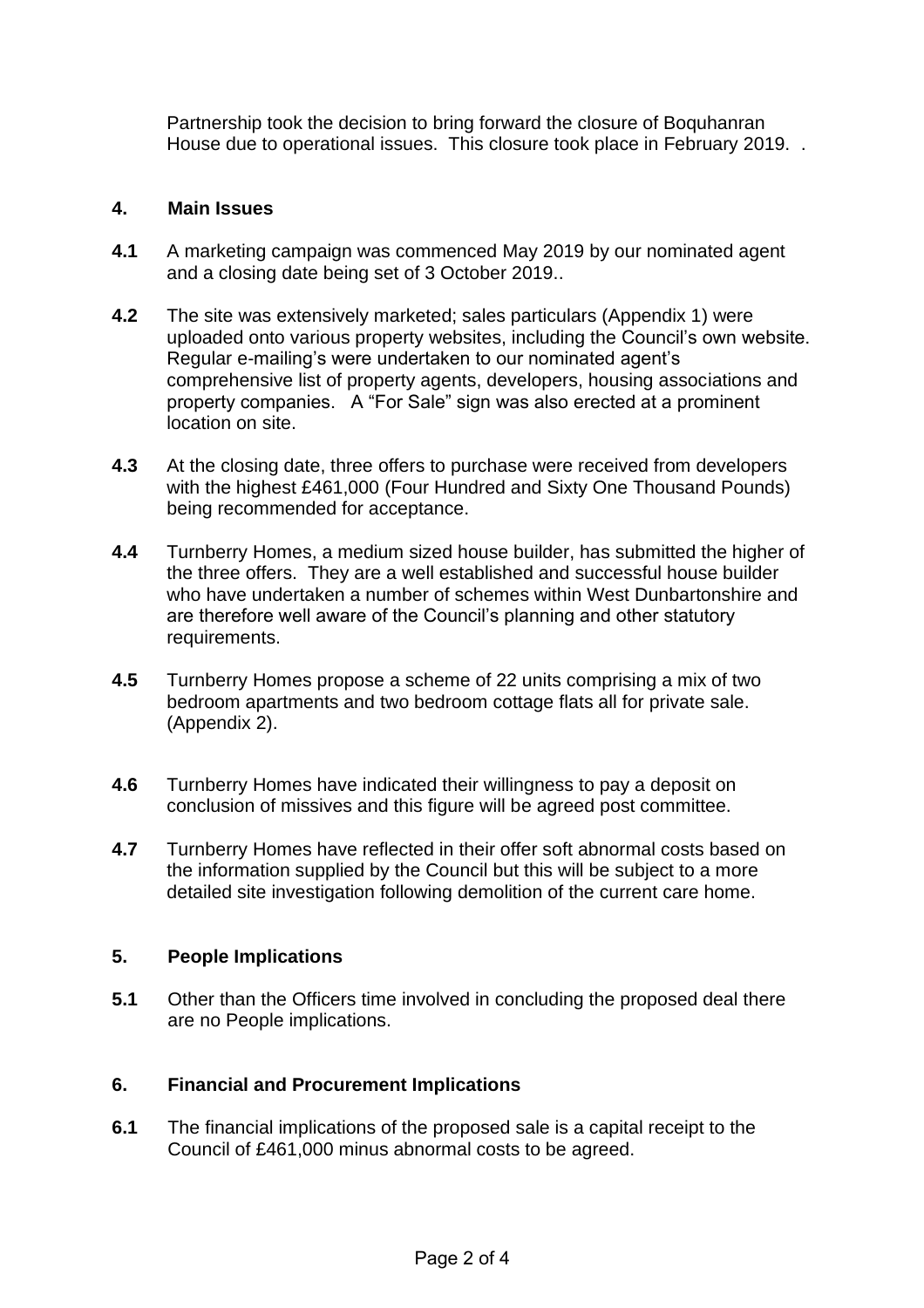- **6.2** Construction of 22 units as indicated by Turnberry Homes could generate a minimum income in the region of £40,000 per annum for both Council Tax based on Band E rating. This income stream cannot obviously be guaranteed and would be dependent on all units being sold and planning permission being achieved. The income stream cannot be guaranteed as this would depend on the net migratory effect.
- **6.3** There are no procurement implications arising from this report.

## **7. Risk Analysis**

**7.1** The main risk associated with the disposal of the site is that the transaction may not conclude for a variety of reasons including planning, ground conditions and abnormals. In that case, the Council will require to remarket the site for sale.

## **8. Environmental Sustainability**

**8.1** Any future development of the sites will require that SEA legislation will be considered and taken into account as part of any planning application assessment.

#### **9. Equalities Impact Assessment (EIA)**

**9.1** An Equality Impact Screening did not indicate any further action required in relation to this transaction.

#### **10. Consultation**

**10.1** Consultations have been undertaken with Finance and Regulatory however wider consultation will take place during any Planning Application process.

#### **11. Strategic Assessment**

**11.1** By agreeing to this sale the Council will realise a capital receipt whilst delivering on the wider rationalisation strategy for the Council.

# **Jim McAloon**

Strategic Lead, Regeneration Date: 7 January 2020

| <b>Person to Contact:</b> | Michelle Lynn, Assets Co-ordinator, Council Offices,<br>Bridge Street, Dumbarton G82 1NT, T: 01389 776992,<br>Email: michelle.lynn@west-dunbarton.gov.uk |
|---------------------------|----------------------------------------------------------------------------------------------------------------------------------------------------------|
| <b>Appendices:</b>        | Appendix 1 – Schedule of Particulars                                                                                                                     |